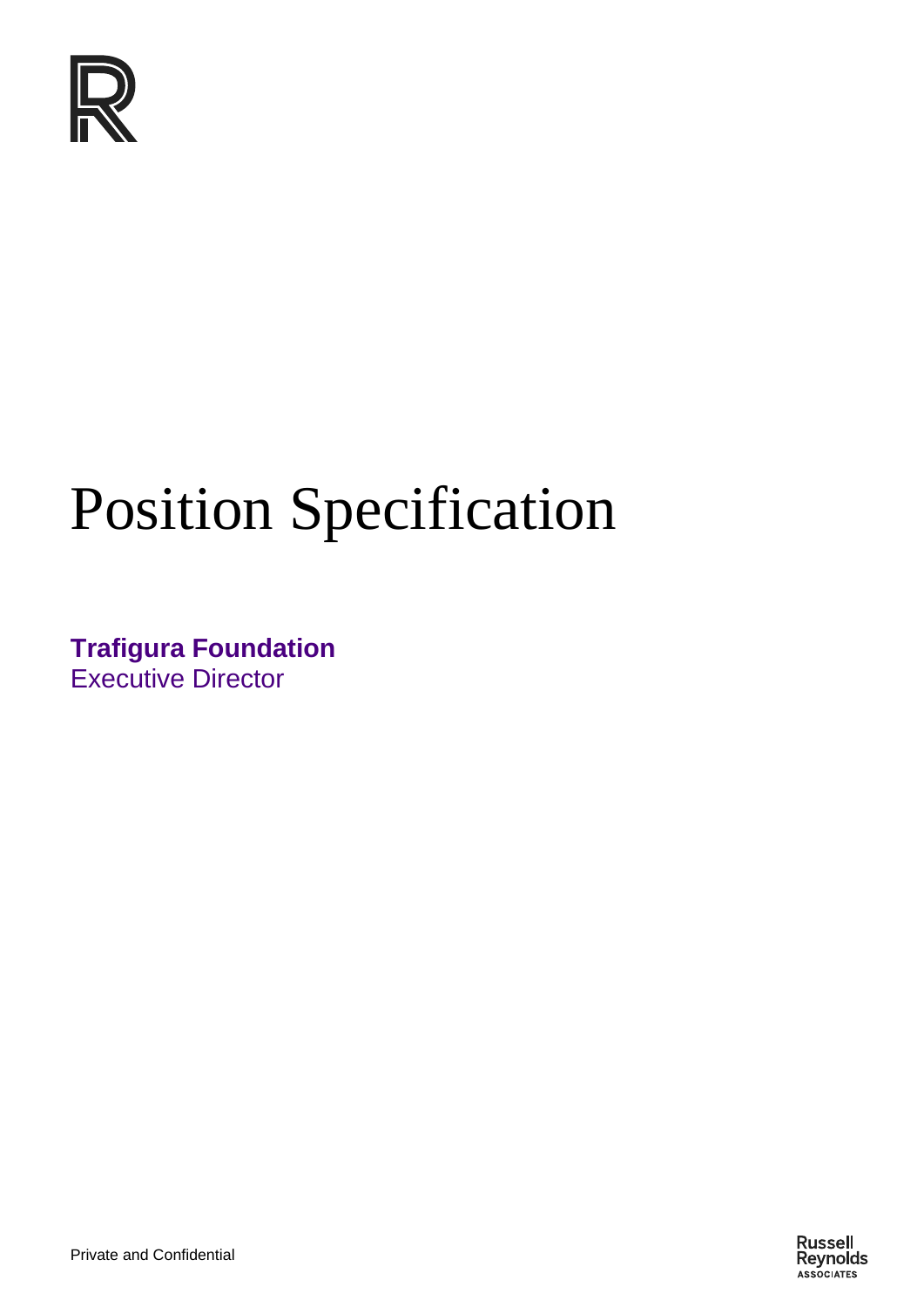## **Our Client**

Established in 2007, the Trafigura Foundation provides long-term funding to support communities in the areas of Fair & Sustainable Employment, and Clean & Safe Supply Chains. A venture philanthropy approach is used, where funding is provided to experienced organisations on the ground to achieve long-lasting impact with programmes tailored to local realities. This funding is accompanied by close collaboration on the ground to provide non-financial support, such as access to the networks, technical expertise, operational management, and performance measurement capabilities of Trafigura.

Following a strategy review by the Foundation Board, Climate Action has emerged as a priority strategic direction, with future projects on fair & sustainable employment, and clean & safe supply chains aligned to this focus. The Foundation seeks a new Executive Director to help to define this purpose at a significant moment of strategic change:

#### • **Alignment to the business:**

- Increase visibility and engagement within the group
- Mainstream climate action
- Enhance staff engagement
- Draw more deliberately upon expertise and network of senior leadership in the business

#### • **Focus for enhanced impact:**

- Narrow geographic focus define priorities with the business
- Reduce breadth to increase depth
- Differentiate strategic partnerships and community care
- Ensure sustainability of Foundation's impact

#### • **Greater industry alignment & influence:**

- Shift from projects to partnerships for systemic change this should also include governments, multilaterals, and academia
- Develop sector collaborations, increase leverage & efficiency
- Focus strategy on additionality to the sector

Trafigura Foundation's founding Executive Director, Vincent Faber, will be retiring after leading the organisation for fifteen years.

For more information, visit [Home | Trafigura Foundation](https://www.trafigurafoundation.org/)

#### **Trafigura Group**

Trafigura, founded in 1993, is a multinational commodity trading and logistics company, focusing on natural resources. Trafigura is an independent and employee-owned business, home to over 9000 employees, of which the top 1000 are shareholders. The company adds value to the global energy, minerals and base metals trade through offering exceptional service and performance across the supply chain. As one of the world's largest independent trading firms, Trafigura offers end-to-end services to connect producers, processors and consumers worldwide. They are a sector leader in terms of global reach and scale, having built a global trading operation that spans 88 offices in 48 countries. Recently, Trafigura and global institutional fund manager, IFM Investors, developed Nala Renewables, a joint venture that aims to develop solar, wind and power storage projects globally, with a total generation capacity of 4-gigawatts by 2025. This, combined with their carbon trading platform, signal not only

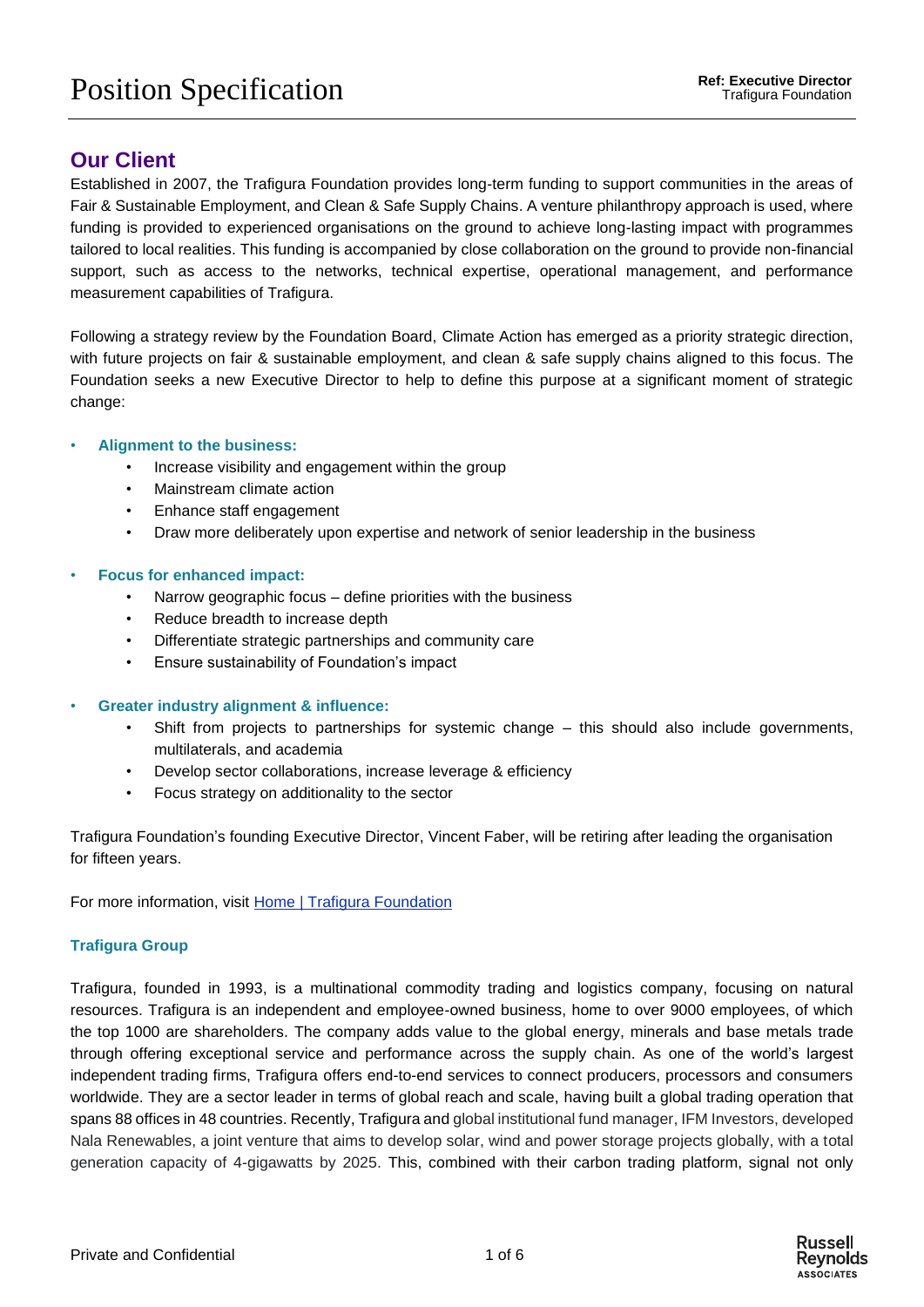## **Position Specification** Ref: Executive Director

exciting and enduring new business offerings, but further position the company in a sector-leading role on decarbonization and energy transition.

Trafigura Group is incorporated in Singapore and is led by Chief Executive Officer, Jeremy Weir. He has been in post since 2014 and took on the additional responsibility of Executive Chairman in early 2018. FY2021 saw Trafigura register group revenue of \$231.3bn, up from \$171.5bn in 2019.

Their vision states: *'Trafigura makes trade happen. And we make it our mission to do that responsibly. We deploy infrastructure, skills and our global network to move physical commodities from places they are plentiful to where they are most needed.*

'We have been connecting our customers to the global economy for a quarter of a century. We grow prosperity by *advancing trade.'*

Please see their website for more details:<https://www.trafigura.com/>

## **Governance & Funding of the Foundation**

#### **The Board**

The Trafigura Foundation Board meets three to four times a year. It is composed of seven members, representing independent members and executives from Trafigura.

#### **The Executive Director Selection Committee**

#### **Chair - Andrew Vickerman**

Andrew Vickerman has held a board position with Trafigura since October 2010. He has been heavily involved with community work in developing countries throughout his career and held overall responsibility for various foundations and community trusts while with Rio Tinto, one of the world's leading mining companies.

An economist by background with a PhD in economics from Cambridge University, he has also worked as a development economist, academic and economic advisor to government for the World Bank and other international agencies.

#### **Vice-Chair - Craig Smallbone**

A British national, Craig joined Trafigura in 2007 as HR Manager for Europe, and moved in 2012 to the Geneva Office as Global Head of Resourcing. Before joining Trafigura, Craig worked as HR Manager for several charities, such as the British Lung Foundation and Scope.

He is an accomplished sportsman and regularly runs events, always in support of good causes. His unfailing commitment to engage into such initiatives makes Craig a true asset to the Foundation in the development of staff engagement activities at a global level.

Russell Revnolds **ASSOCIATES**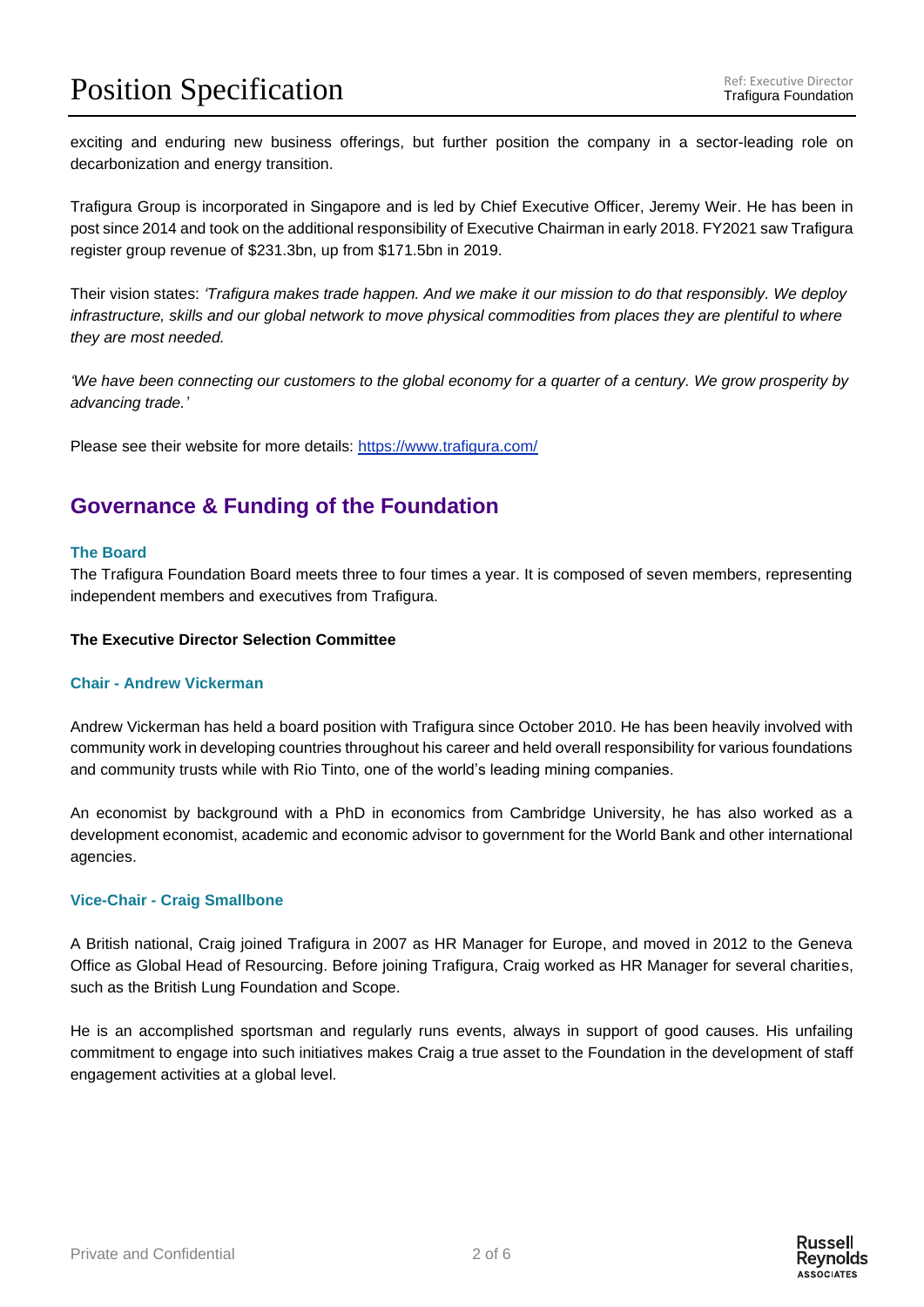#### **Member of the Board - Isabelle Irani**

A finance graduate from Lehigh University, Isabelle has a wealth of experience in venture capital and asset management. She started her career at Lehman Brothers, in equity research, after which she joined Advent Venture Partners, a venture capital firm.

Isabelle was also a portfolio manager at LK Advisers (the Mittal Family Office) investing in public and private equity. She then co-founded an emerging market hedge fund with over \$250 million under management, investing in developing markets. In 2013, Isabelle founded Sumerian Partners, a philanthropic advisory group utilising a business-based approach, where she helps philanthropists and social enterprises deliver measurable and lasting social impact.

Biographies for the full Board of the Foundation can be found here - [Our People | Trafigura Foundation](https://www.trafigurafoundation.org/about-us/our-people/)

#### **Funding**

Trafigura Foundation is funded by allocation of \$10m from Trafigura Group. This is in addition to donations in-kind of facilities, resources, personnel and expertise from the Group.

The Foundation employs a venture philanthropy approach, funding social enterprises in partnership with other funders.

### **The Role**

An Executive Director with unusual vision, intellectual breadth, delivery experience, ambition, and entrepreneurialism is sought, in order to build the Foundation into its next phase. The Executive Director will enhance the impact of the Foundation by aligning its activities to the strengths of the business; focusing the portfolio in order to enhance its impact on Climate Action; and deliver greater industry alignment and influence.

Reporting to, and working closely with the Foundation Board, the Executive Director will be responsible for the strategic, programmatic, financial, and operational leadership of the organisation. S/he will ensure that the organisation's governance, programmes, and engagement are impactful, ethical, and leverage the strengths of the business. The Executive Director will develop the measurement of the impact of the Foundation's programmes, using evidence to demonstrate value and impact with grantees and local partners, Trafigura staff and leadership, and the Foundation's Board.

The Executive Director will be an inclusive leader who will work closely with the Board, partners and donors, Trafigura senior leadership team, and staff to frame the strategy and agenda of the organisation, and enhance its relevance, influence, and practical contribution.

Specifically, the Executive Director will:

- Ably and credibly foster strong relations with varied stakeholders, including members of Trafigura's leadership, staff, industry partners, and delivery partners.
- **Develop the Foundation's strategy, and effectively enhance the impact of resources.**
- Connect the Foundation with Trafigura, engaging staff, co-creating impactful development solutions, and aligning geographic footprint to enhance the Foundation's strategic role, and development impact.
- Represent the Foundation and Trafigura externally with diplomatic presence, and intellectual leadership on sustainability.
- Build and lead the organisation for its next phase, in order to enable its mission, and enhance its impact.
- Develop effective evaluation of the Foundation's impact, and report to the Foundation Board and Group on performance.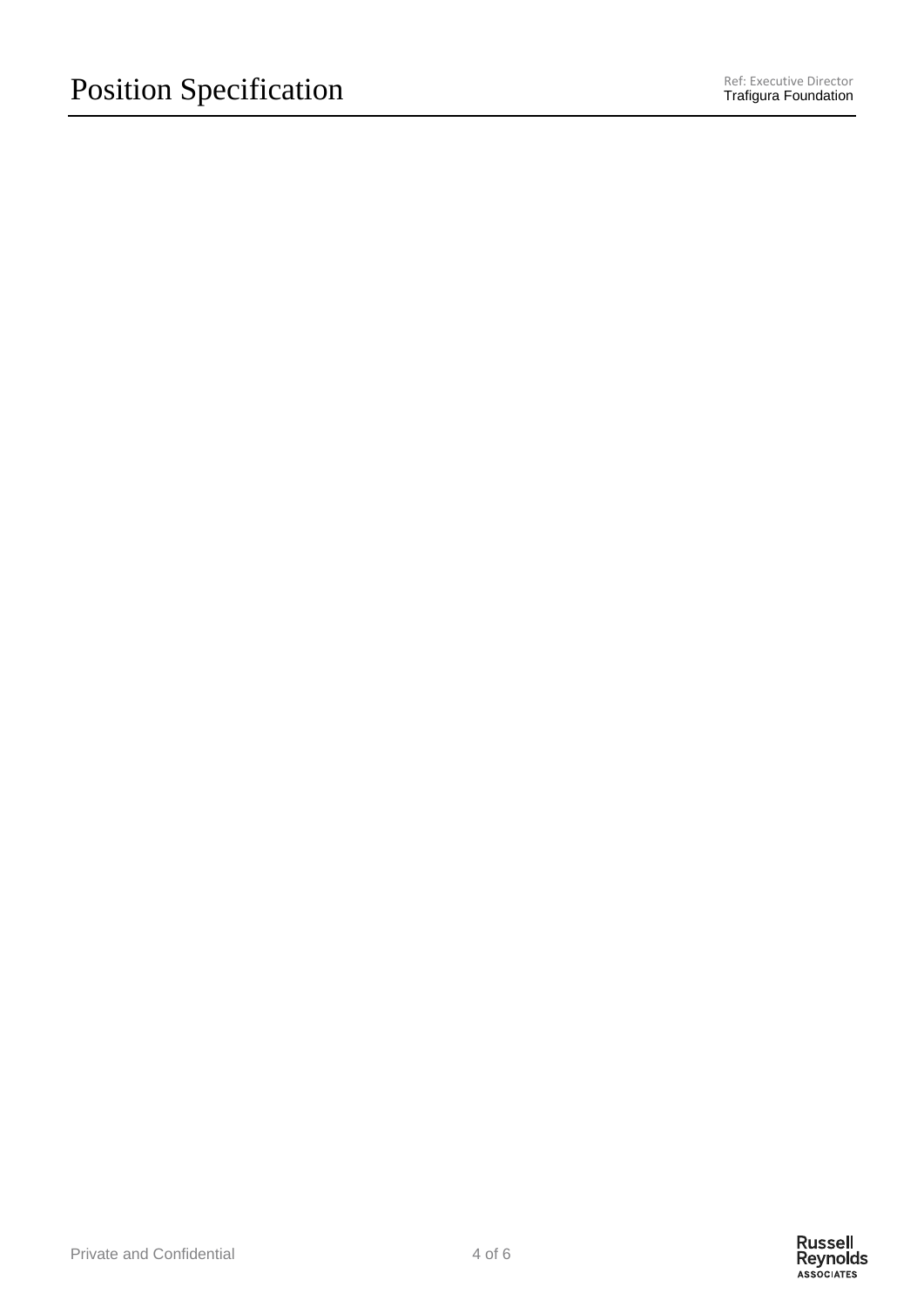## **Candidate Profile**

The successful candidate will bring strong strategic insights and diverse leadership experiences, developed at the nexus of corporate philanthropy, development programming, and socially responsible business. S/he will have a strong understanding of complex supply chains, and the sustainability agenda. This individual will provide vision and sound judgement, coupled with the ability to develop teams, enhance impact, collaborate, and influence diverse senior stakeholder groups. They will be able to analyse opportunities and clearly articulate purpose and mission. Leadership experience in a complex, international environment will be important. S/he will ideally bring entrepreneurial experience in scaling an organisation and/or enhancing its operations and impact.

#### **Skills and Experience**

The successful candidate will bring:

- **Example 20 Ferals and management experience, including entrepreneurial experience, and/or building** organisational scale and impact.
- **Experience of successfully engaging in industry-wide and/or multistakeholder shared-impact agendas.**
- Experience at the nexus of corporate philanthropy, development programming, and socially responsible business, including commercial understanding, while appreciating that the Foundation's role is for social impact.
- **Examiliarity with impactful grant making and the venture philanthropy model.**
- **International work experience, including working with partners in the Global South.**
- **Eamiliarity with Trafigura and/or complex supply chains and logistics organisations.**
- Exposure to working with international, voluntary, or non-profit organisations and NGOs.
- Exposure to venture philanthropy, and a track record for successfully deploying catalytic funding.
- Excellent communication skills, including the ability to clearly articulate mission and purpose, and engage diverse stakeholder groups.

#### **Location**: Geneva, Switzerland

#### **Languages**

- **The Trafigura Foundation is an English language working environment, consequently fluency in spoken and** written English is essential.
- **Exerch could be beneficial.**

## **Key Competencies**

#### **Setting Strategy**

- An entrepreneurial mindset with the ability to execute and build, while designing for the future;
- **. The ability to define and articulate impactful organisational strategy; effectively measure performance against** this strategy;
- The ability to capture and synthesize emerging trends and ideas, and incorporate them into propositions for action in a changing environment and world;
- **The capacity to work collaboratively with a large and complex organisation, articulate its vision, and translate** that vision into tangible results and longer-term impact;
- A clear focus on organisational goals amid multiple competing risks and demands, and a capacity to prioritise effectively in order to deliver results.

#### **Leadership & Management**

▪ Demonstrable leadership skills in the stewardship of people, resources and systems, with a proven capacity to motivate and lead a diverse team to achieve the Foundation's goals;